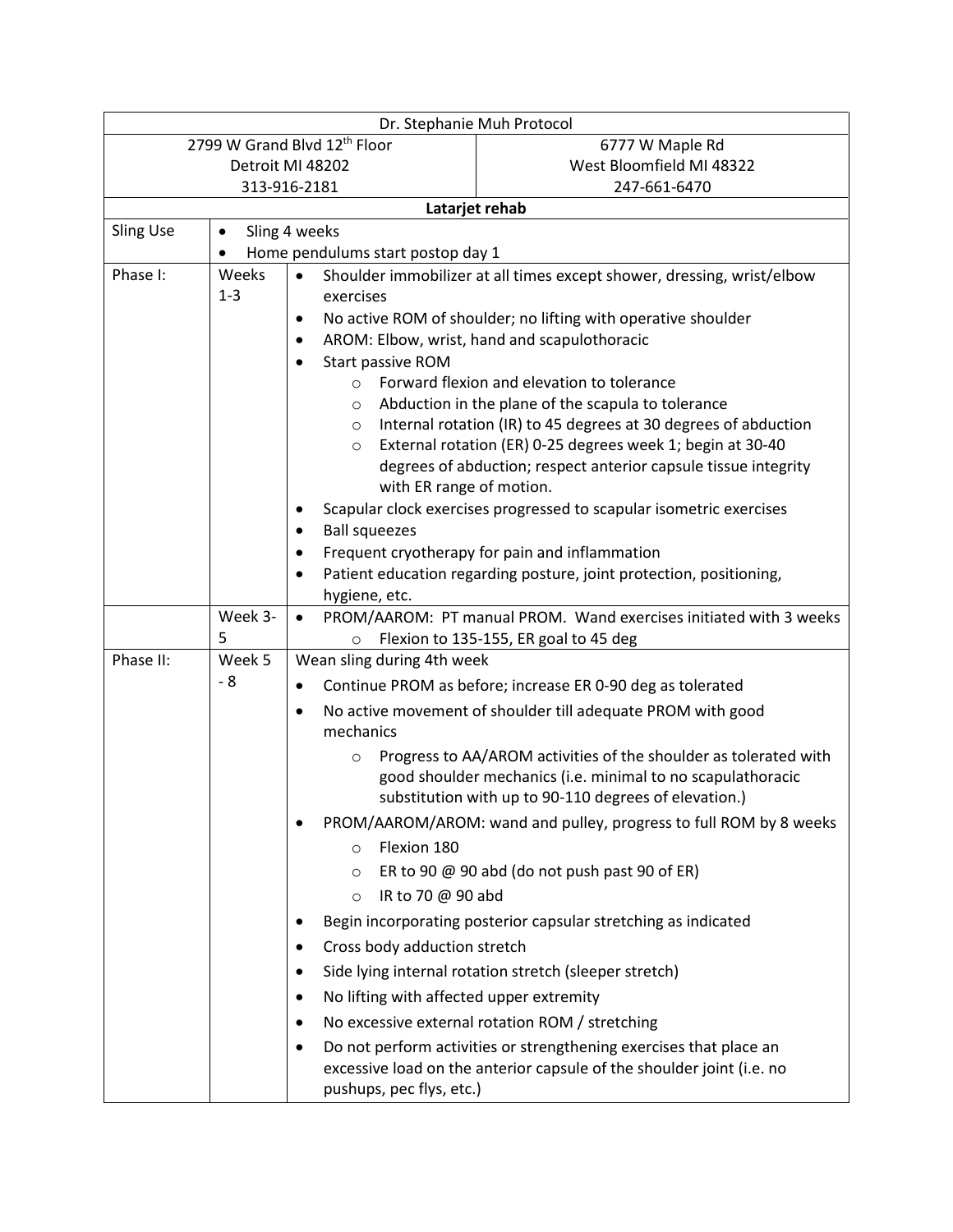|                          |                    | Continued Cryotherapy for pain and inflammation<br>$\bullet$                                                                                             |  |
|--------------------------|--------------------|----------------------------------------------------------------------------------------------------------------------------------------------------------|--|
|                          |                    | Continued patient education: posture, joint protection, positioning,                                                                                     |  |
|                          |                    | hygiene, etc.                                                                                                                                            |  |
|                          |                    | Begin light waist level activities                                                                                                                       |  |
| Phase III:               | Week 9-            |                                                                                                                                                          |  |
|                          | 10                 | Begin rhythmic stabilization drills<br>٠                                                                                                                 |  |
|                          |                    | ER/IR in the scapular plane<br>٠                                                                                                                         |  |
|                          |                    | Flexion/extension and abduction/adduction at various angles of elevation<br>٠                                                                            |  |
|                          |                    | Strengthen scapular retractors and upward rotators                                                                                                       |  |
|                          |                    | Initiate balanced AROM / strengthening program                                                                                                           |  |
|                          |                    | Initially in low dynamic positions<br>$\circ$                                                                                                            |  |
|                          |                    | Gain muscular endurance with high repetition of 30-50, low<br>$\circ$<br>resistance 1-3 lbs)                                                             |  |
|                          |                    | Exercises should be progressive in terms of muscle demand /<br>$\circ$<br>intensity, shoulder elevation, and stress on the anterior joint<br>capsule     |  |
|                          |                    | Nearly full elevation in the scapula plane should be achieved<br>$\circ$<br>before beginning elevation in other planes                                   |  |
|                          |                    | All activities should be pain free and without substitution patterns<br>$\circ$                                                                          |  |
|                          |                    | Exercises should consist of both open and closed chain activities<br>$\circ$                                                                             |  |
|                          |                    | No heavy lifting or plyometrics should be performed at this time<br>$\circ$                                                                              |  |
|                          |                    | Initiate full can scapular plane raises to 90 degrees with good mechanics                                                                                |  |
|                          |                    | Initiate ER/IR strengthening using exercise tubing at 0° of abduction (use<br>$\bullet$<br>towel roll)                                                   |  |
|                          |                    | Initiate sidelying ER with towel roll<br>$\bullet$                                                                                                       |  |
|                          |                    | Initiate manual resistance ER supine in scapular plane (light resistance)<br>$\bullet$                                                                   |  |
|                          |                    | Initiate prone rowing at 30/45/90 degrees of abduction to neutral arm<br>$\bullet$<br>position                                                           |  |
|                          |                    | Do not perform strengthening or functional activities in a given plan until<br>the patient has near full ROM and strength in that plane of movement      |  |
|                          |                    | Continued cryotherapy for pain and inflammation<br>$\bullet$                                                                                             |  |
| Phase IV<br>(strengtheni | Weeks<br>$11 - 15$ | Do not overstress the anterior capsule with aggressive overhead activities<br>$\bullet$<br>/strengthening                                                |  |
| ng)                      |                    | Avoid contact sports/activities<br>$\bullet$                                                                                                             |  |
|                          |                    | Continue A/PROM as needed/indicated<br>٠                                                                                                                 |  |
|                          |                    | Initiate biceps curls with light resistance, progress as tolerated<br>٠                                                                                  |  |
|                          |                    | Initiate gradually progressed strengthening for pectoralis major and<br>$\bullet$<br>minor; avoid positions that excessively stress the anterior capsule |  |
|                          |                    | Progress subscapularis strengthening to focus on both upper and lower<br>$\bullet$<br>segments                                                           |  |
|                          |                    | Push up plus (wall, counter, knees on the floor, floor)<br>$\circ$                                                                                       |  |
|                          |                    | Cross body diagonals with resistive tubing<br>$\circ$                                                                                                    |  |